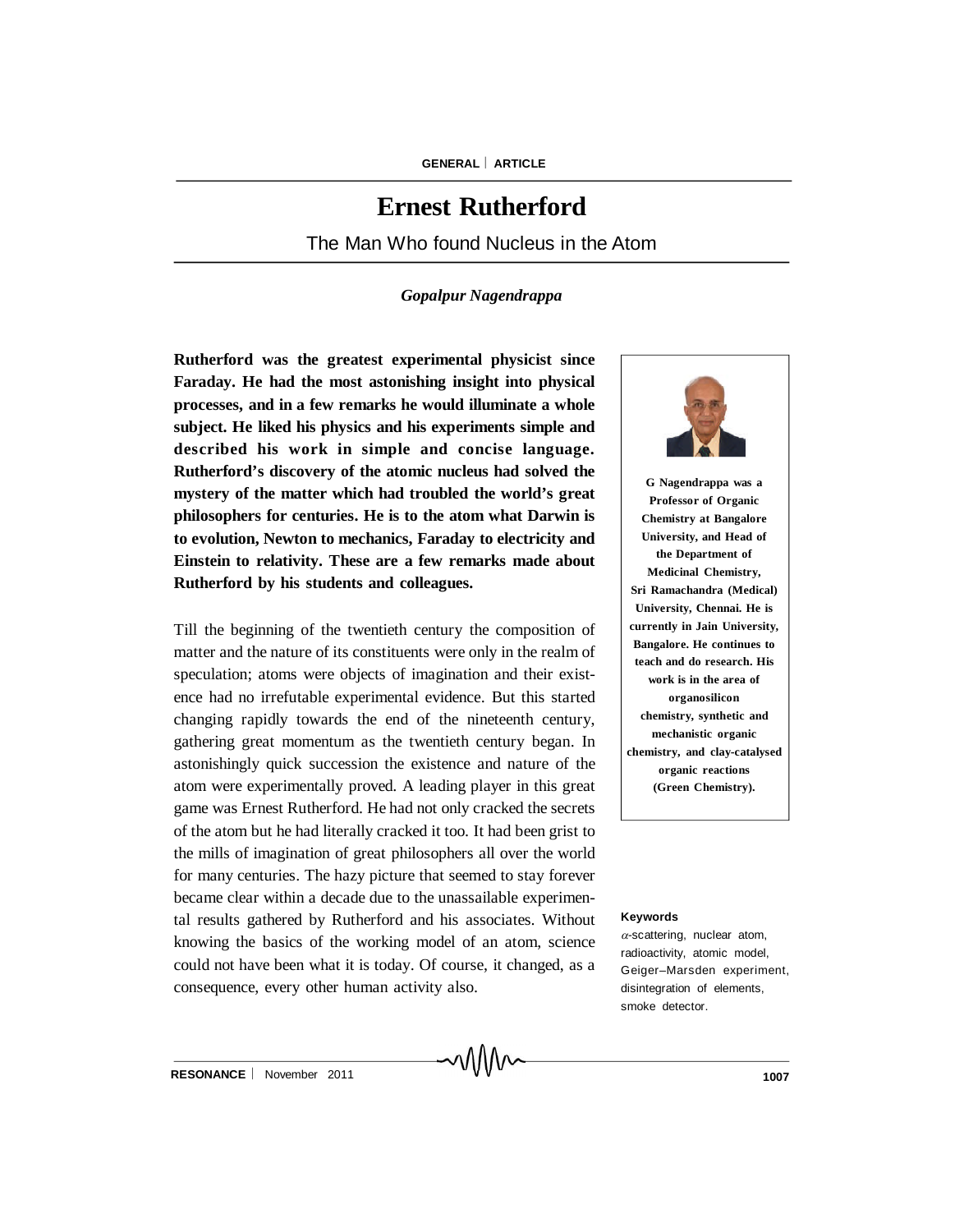Without knowing the basics of the working model of an atom, science could not have been what it is today.

<sup>1</sup> See J C Bose issue, *Resonance*, Vol.3, No.2, 1998, and G Marconi issue, *Resonance*, Vol.7, No.1, 2002.

Rutherford did a project in which he developed two devices: (1) a timer to switch circuits in less than  $10^{-5}$  seconds. and (2) a magnetic detector of very fast current pulses.

## **Early Life and Education**

Ernest Rutherford was born on August 30, 1871 at a small town called Bridgewater near Nelson in New Zealand's South Island. He was the fourth among twelve children of James and Martha Rutherford, who had migrated from Scotland, about 25 and 15 years earlier respectively. James was working as a wheelwright, making and repairing wheels and wheeled vehicles, and Martha was working as a teacher. The family moved to a nearby town, Foxhill, and Ernest had his school education there between 1877 and 1883. They moved again to another town, Havelock, and Ernest did not show much interest in science, but enjoyed imitating what his father was doing and expected to become a farmer.

However, Ernest's career took a different route as he got a scholarship and joined the provincial Nelson College, an English Grammar school. Later he was able to win another scholarship to study from 1890 to 1894 and joined Canterbury College of the University of New Zealand in Christchurch. There he studied mathematics, physics, English, French and Latin. He enthusiastically participated in extracurricular activities like rugby, debating and the activities of the Science Society. He obtained his BA degree in 1892. At this point he won a senior scholarship in mathematics and continued his studies in mathematics and physics. As part of physics course requirement, Rutherford did a project in which he developed two devices: (1) a timer to switch circuits in less than  $10^{-5}$  seconds, and (2) a magnetic detector of very fast current pulses. He obtained his MA degree in 1893 with double first class honours in mathematics, mathematical physics and physical science (electricity and magnetism).

Even with such distinction, Rutherford did not get a permanent school teacher's job. Nevertheless, he taught for a brief period in the local high school. His interest in research continued, and he set up some laboratory facility in the school basement to work on radio waves. He developed a short distance communication device without realizing that it was already invented<sup>1</sup>. This was used for light house communication at a New Zealand port for some time.

√∖∖∖∖∧∼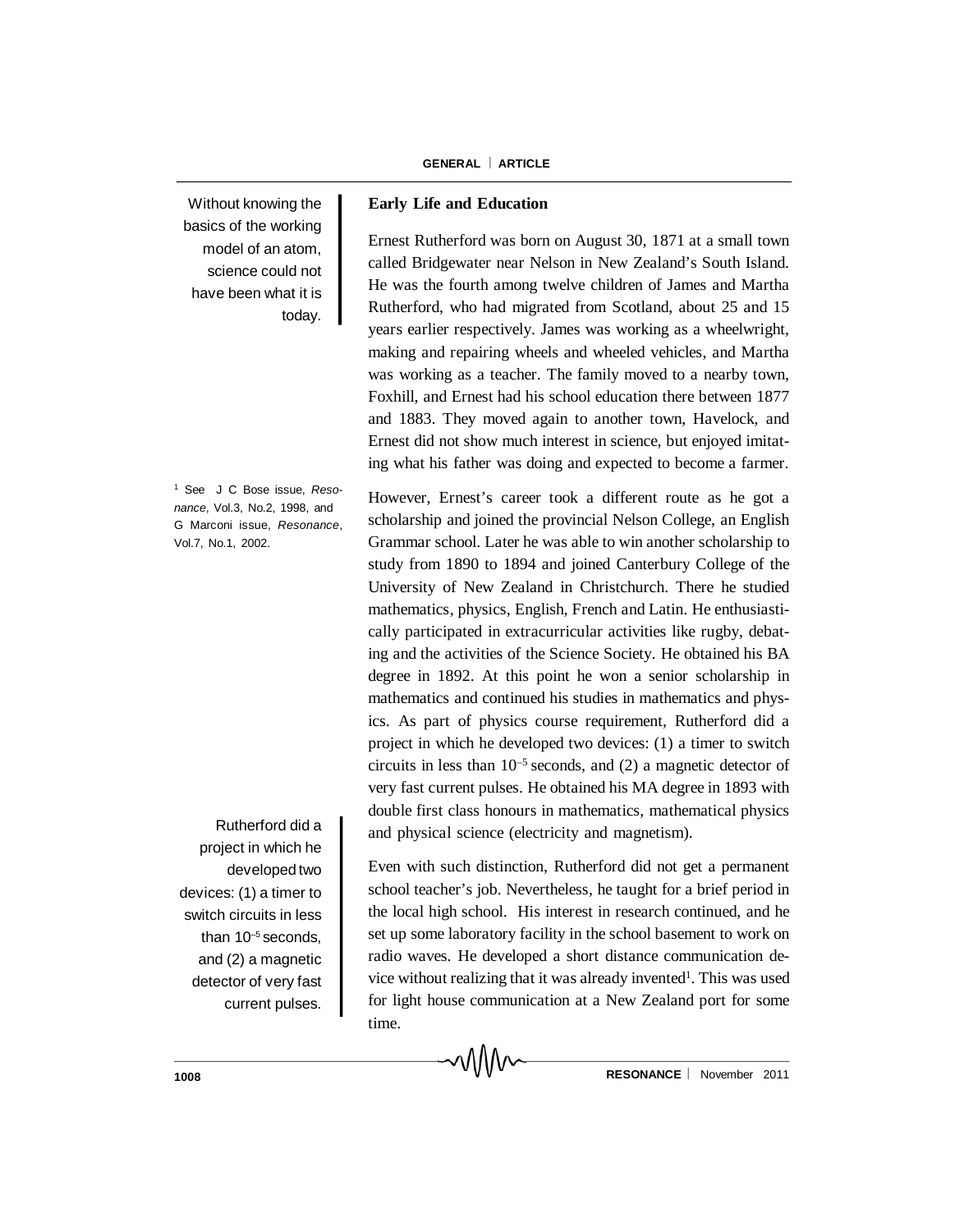At this point Rutherford set his eyes on getting a scholarship of the Royal Commissioners for the Exhibition of 1851, which would enable him to study anywhere in the British-ruled countries. This was not easy as only one scholarship was given every two years to a New Zealand student who had to be on the roll in the University at the time of applying for it. Therefore Rutherford went back to Canterbury College in 1894 and completed BSc degree with geology, chemistry and some research work. For this scholarship there was another competitor, Maclaurin, who actually won it. But to Rutherford's luck, Maclaurin did not accept it as the terms of offer did not suit him. Thus Rutherford got the scholarship and one of the greatest scientific journeys began.

Rutherford at the time had three degrees (BA, MA and BSc) and two years of advanced research experience in the area of electrical technology. Rutherford's research was very much influenced by J J Thomson's work<sup>2</sup> on electromagnetic phenomena and guided by his book about advanced electricity. Rutherford decided to work with J J Thomson, who was then the Director of Cavendish Laboratory at Cambridge University.

## **At Cambridge – First Time**

Rutherford left New Zealand in 1895 and joined J J Thomson. He became the first non-Cambridge graduate to be admitted for PhD at Cambridge University. From Rutherford's previous research achievements, Thomson recognised his skills and ability in experimentation, and assigned him to work on the electrical conduction of gases at low pressure. Rutherford's innovative ability came to light in 1896 when he passed Roentgen's X-rays and Becquerel's radioactive rays into the experimental gas chambers and found that insulating gases had turned into conducting media. From this he got interested in investigating the constituents of the radioactive rays and discovered alpha and beta rays in 1898. On further investigation beta rays were shown to be the same as the high energy cathode rays or high speed electrons, and the cathode rays were particles a thousand times lighter than a hydrogen atom. All this happened in quick succession, and from the results One of the greatest scientific journeys began when Rutherford got the only scholarship.

<sup>2</sup> See *Resonance*, Vol.2, No.12, 1997.

> Rutherford's innovativeability came to light in 1896 when he passed Roentgen's X-rays and Becquerel's radioactive rays into the experimental gas chambers and found that insulating gases had turned into conducting media.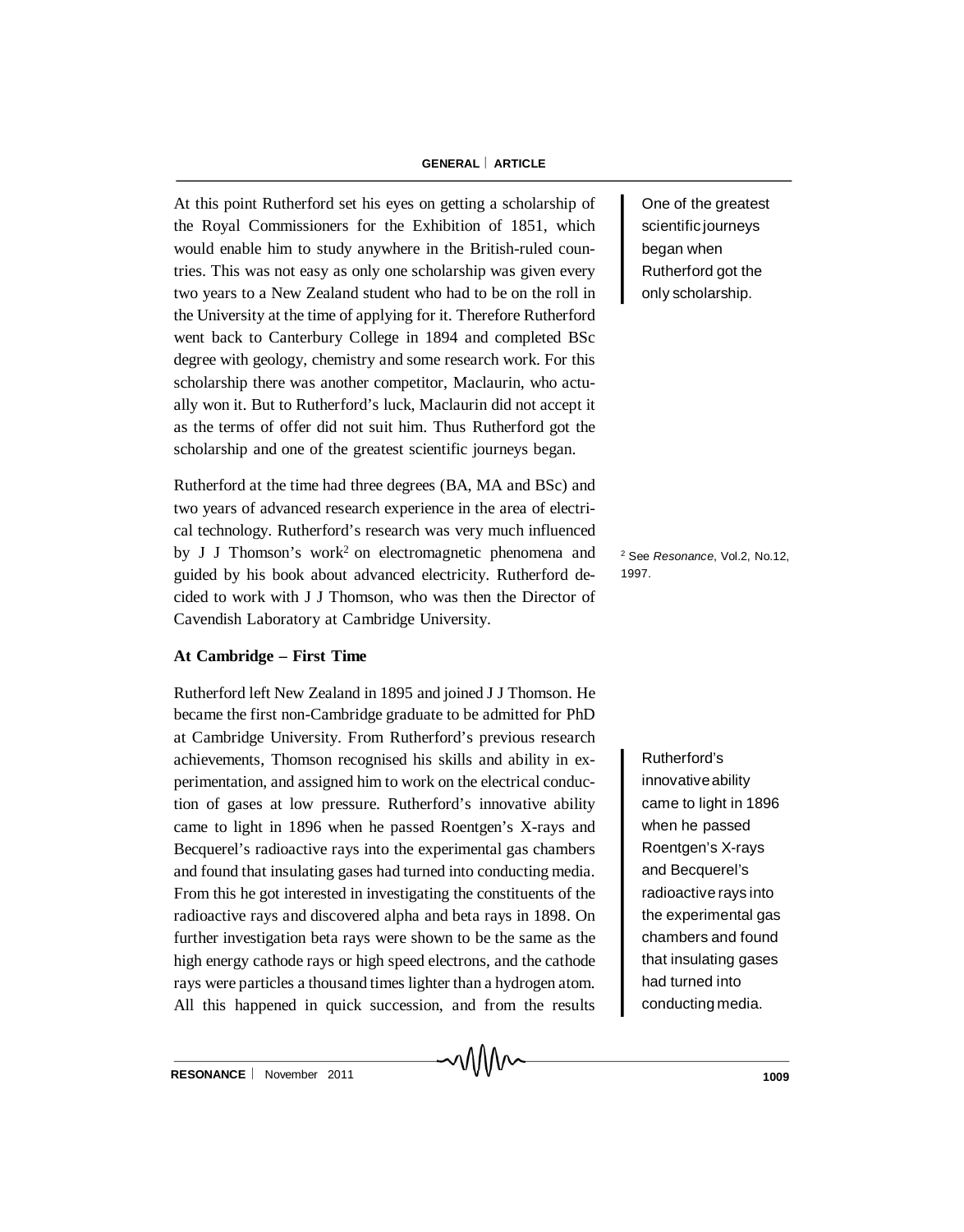

*Figure 1.* **(***left***)** *Cavendish group in 1897. Sitting, from (R) 1st E Rutherford, 3rd J J Thomson. Figure 2.* **(***right***)** *J J Thomson.*

Rutherford recognised the existence of subatomic particles.

Despite these highly significant achievements, Rutherford knew that he had no chance of making a great career at Cambridge, as a non-Cambridge graduate was not permitted by the prevailing rules. Given this circumstance, Rutherford accepted an invitation to the Macdonald Chair of Physics at McGill University in Montreal, Canada, and moved there without completing the PhD degree.

## **At McGill, Canada**

The laboratory at McGill was well equipped being generously financed by a tobacco millionaire for whom smoking was a dirty habit. Rutherford considered the laboratory to be the best of its kind in the world and resumed his work on radioactive emission. He became the world's centre of research on radioactivity and subatomic particles.

The first important discovery of Rutherford at McGill in late 1899 was of the radioactive gas emanating from thorium compounds, later found to be radon, a noble element. The work was done with the assistance of his first research student H Brookes and Professor R B Owens of Electrical Engineering at McGill University. The credit for actually discovering radon is given to the German scientist F E Dorn. Frederick Soddy joined Rutherford (1900–1903) and together they proposed that radioactivity is due

The laboratory at McGill was well equipped being generously financed. Rutherford considered the laboratory to be the best of its kind in the world. He became the world's centre of research on radioactivityand subatomic particles.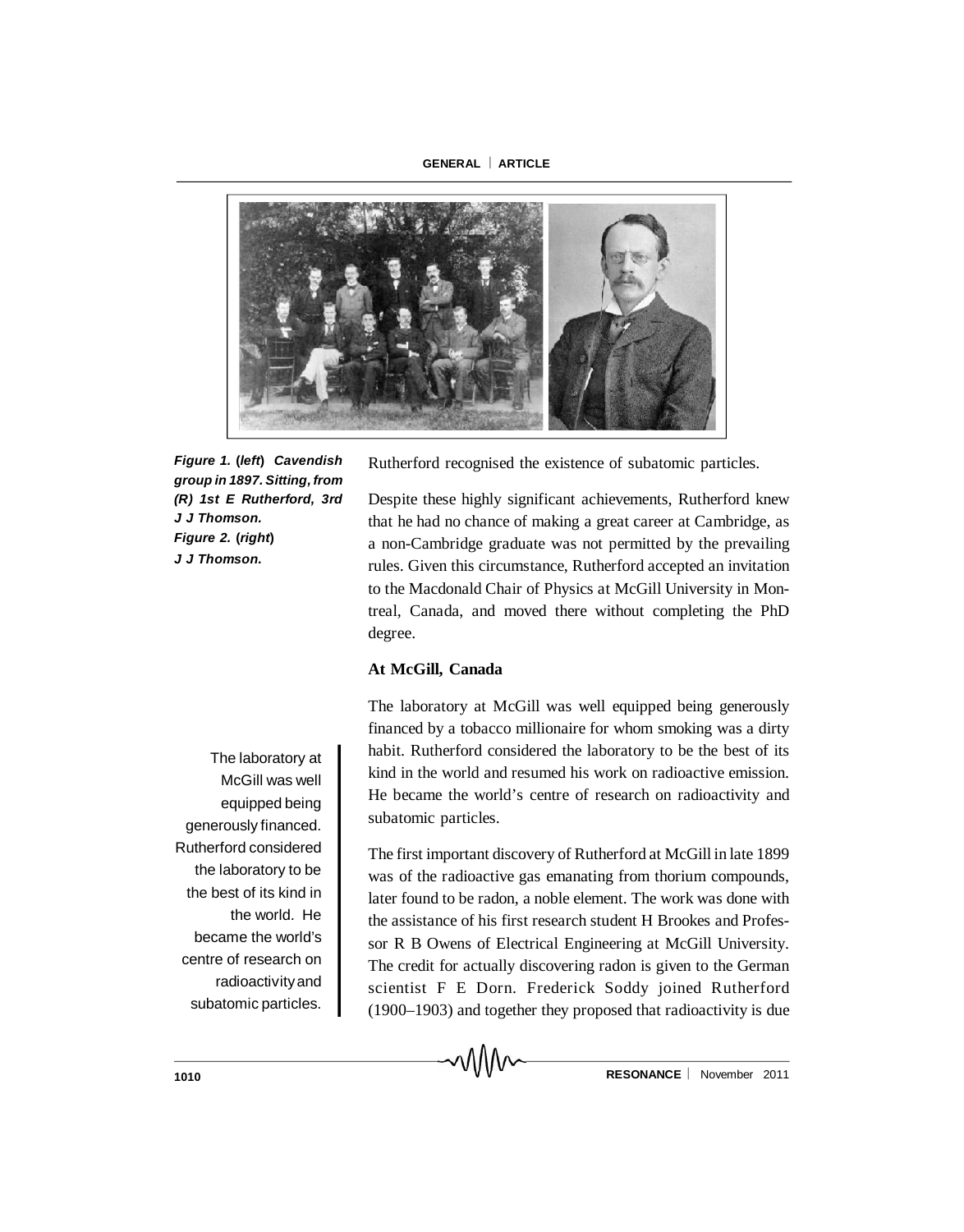to the spontaneous disintegration of heavy atoms that decay into slightly lighter atoms. Rutherford with the assistance of Otto Hahn, who was at McGill in 1905–1906, measured the sequence of decay products.

In 1904, Rutherford published the book *Radioactivity* which was acclaimed as a classic and remained unsurpassed as a textbook and guide in the field. It contained essentially everything known till then about the radioactive substances and much of it was his and his students' work.

Rutherford showed that a narrow beam of alpha rays in vacuum is deflected by magnetic and electric fields and that it becomes fuzzy if air is introduced or if it is passed through a thin sheet of mica. That is, he had discovered alpha scattering. He photographed the alpha particles scattered over a few degrees.

The other important achievements of Rutherford at McGill were the estimation of the earth's age by radiodating using the halflives of the radioactive elements present in it, and the elucidation of the principle of smoke detector.

# **From McGill to Manchester**

Being a leading figure in a field that was witnessing revolutionary discoveries, Rutherford got offers of good positions in institutions in America and elsewhere. However he wanted to be in England, which was a great centre for research and a source of excellent students. His desire was fulfilled by Professor Arthur Schuster of Manchester who gave up his Langworthy Chair of Physics with the condition that Rutherford be appointed in his position. Thus Rutherford could move back to England in 1907.

At Manchester, Rutherford continued his work on alpha particles. He, with his student Thomas Royds (*Box* 1), showed in 1907–09 that alpha particles are doubly ionized helium atoms.

The scattering of alpha particles was actively researched in several laboratories. The large-angle scattering of alpha particles was explained as the result of multiple small-angle scattering The first important discovery of Rutherford at McGill in late 1899 was of the radioactive gas emanating from thorium compounds, later found to be radon, a noble element.

## **Box 1.**

Royds worked with Paschen in Tübingen and Rubens in Berlin on infrared radiation and spectroscopy, and became a solar physicist. He obtained the DSc degree from Manchester University and was appointed as Assistant Director of Kodaikanal Solar Physics Observatory. He was its Director between 1922 and 1937, and during the last one year of his service acted as the Director General of Observatories in India and returned to England. During this period he contributed significantly to the physics of the Sun.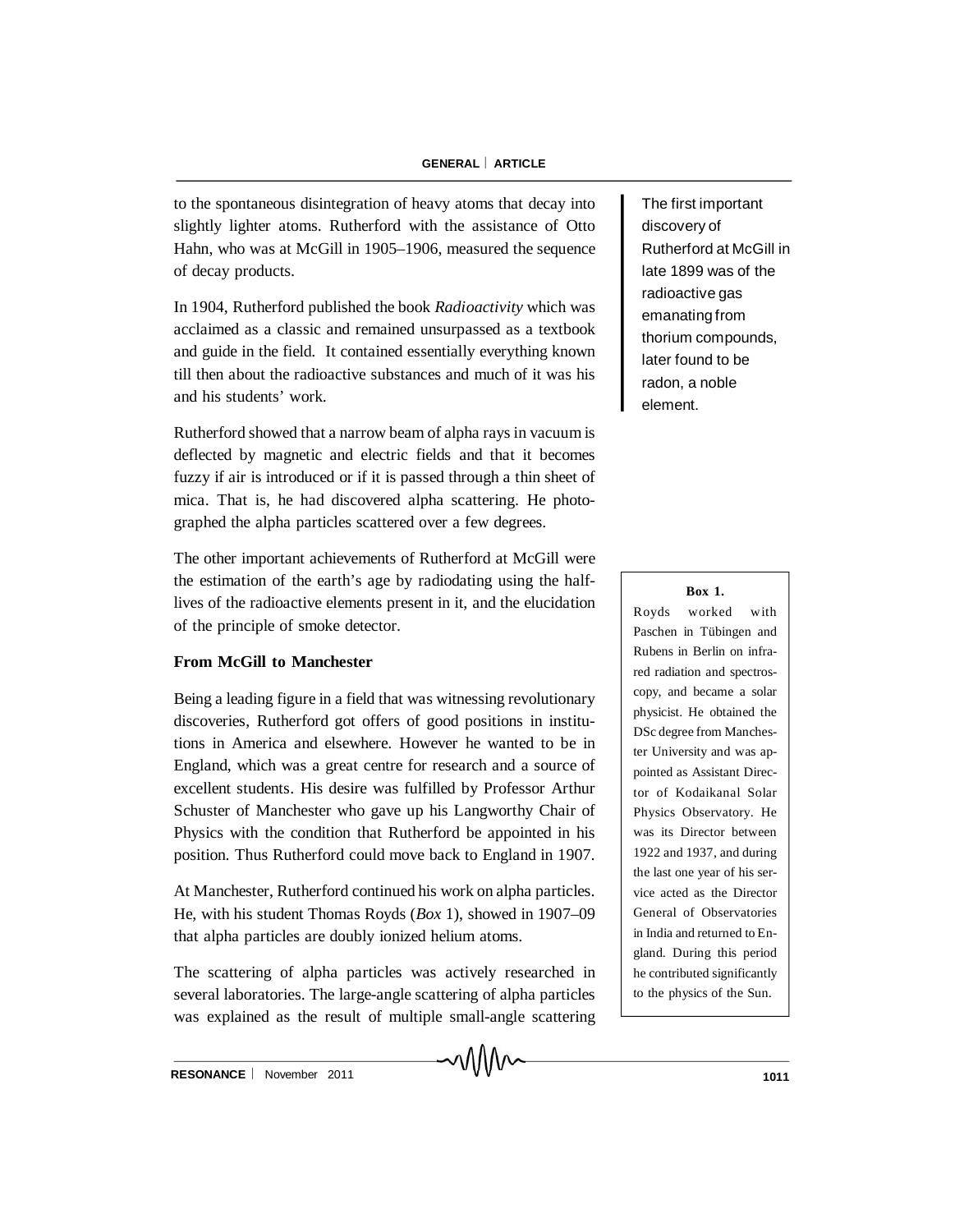

*Figure 3. J J Thomson's plum pudding model.*

<sup>3</sup> A simple device that shows fluorescent flashes when alpha particles fall on a zinc sulphide screen, each flash indicates one alpha particle. The phenomenon was discovered accidentally by William Crooke in 1903, when he spilled a tiny quantity of radium on the zinc sulphide screen and tried to recover if using a microscope.

#### **GENERAL ARTICLE**

based on J J Thomson's 'plum pudding model' of the atom (*Figure* 3). But Rutherford did not believe in this. He had photographed, while in McGill, the alpha particles scattered over a few degrees. Now he wanted to measure their number in relation to the angle of deflection. For this purpose, he, with the assistance of Hans Geiger, who had joined him, developed the Rutherford– Geiger tube to record individual alpha particles. The principle of the tube was based on the fact that an alpha particle is capable of ionizing thousands of atoms in a gas, an observation made by John Townsend of Cambridge. The alpha particle count measured by this method of using a galvanometer was compared with that measured on the fluorescent screen of a spinthariscope<sup>3</sup>. Geiger used a vacuum tube with a metal foil in the middle and a fluorescing plate at the end. Alpha rays passed through the metal foil and on to the fluorescing plate. The flash was measured using a microscope. This was a tough task.

## **Atom's Mystery Uncovered**

At this point, Ernest Marsden joined Rutherford as an undergraduate trainee. Geiger found Marsden interested in and suitable for this task and Rutherford assigned it to him. So Geiger and Marsden worked together. Marsden modified Geiger's tube to measure large-angle scattering by simply moving the screen from behind the metal (gold) foil to its front side (*Figure* 4). To prevent

*Figure 4. (a) Marsden's scheme. A: alpha source on lead shield, R: foil, S: ZnS screen (microscope is not shown). (b) Schematic diagram of Marsden–Geiger counter. The microscope is fixed to a turntable which can be rotated to any angle.*

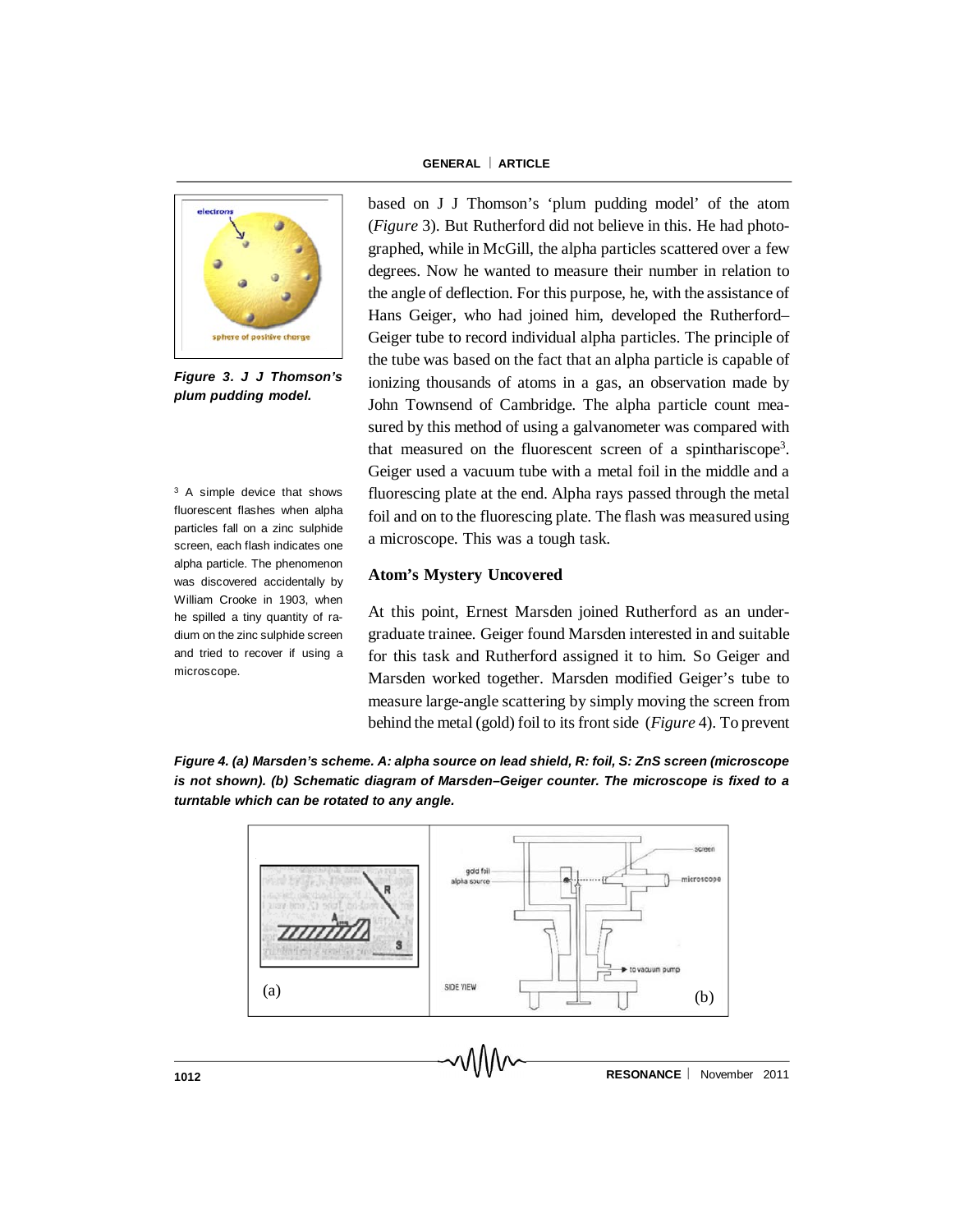



the alpha particles reaching the screen directly a lead shield was placed between the alpha source and the screen. Marsden found (1909) that about 1 in 8000 particles reached the screen after having deflected at a large angle. It was an astonishing result. Rutherford concluded that the positive charge must be concentrated at one point in the centre of the atom instead of diffused as proposed in Thomson's model, and the electrons are spread around in a comparatively large space which looked mainly empty (*Figure* 5).

It was the most important event in the history of the discovery of the atom and in understanding the nature of matter. About the observation Rutherford says "...It was as if you fired a 15-inch naval shell at a piece of tissue paper and it came back and hit you. I realized that this scattering backwards must be the result of a single collision, and when I made calculations I saw that it was impossible to get anything of that order of magnitude unless you took a system in which the mass of the atom was concentrated in *Figure 5. Rutherford's interpretation of Marsden's -scattering results.*

> Rutherford says on his discovery of the nucleus, "It was as if you fired a 15-inch naval shell at a piece of tissue paper and it came back and hit you. I realized that this scattering backwards must be the result of a single collision."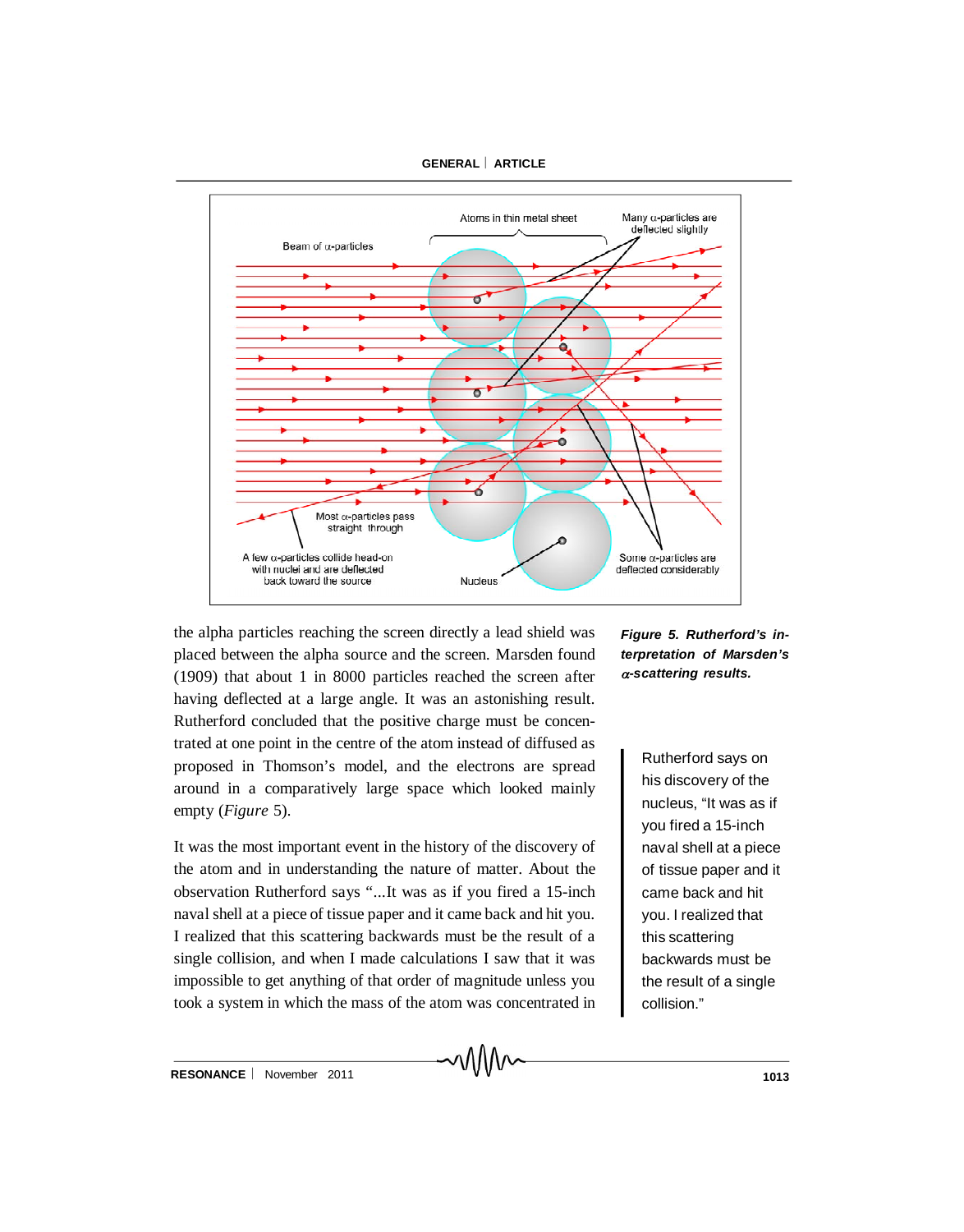

*Figure 6. Niels Bohr.*

a minute nucleus". Though it was clear in 1909 to Rutherford about how the atom would look like, it took another two years to consolidate the experimental facts and develop the theory. In 1911 Rutherford proposed what is now known as the 'nuclear atom model'. Niels Bohr carried it forward in close consultation with Rutherford by placing electrons that go around Rutherford's nucleus in stable orbits. Rutherford attained the status of one of the most illustrious scientists of all time. John Campbell of the University of Canterbury, New Zealand, has described him thus: "He is to the atom what Darwin is to evolution, Newton to mechanics, Faraday to electricity and Einstein to relativity".

# **Post Nuclear Atom and WWI**

Rutherford developed the radioactive tracer technique and the concept of isotopes with the assistance of Gyorgy Hevesy. Henry Moseley, working with Rutherford, investigated characteristic X-rays, and developed the concept and importance of atomic numbers.

In World War I, Rutherford participated in war related research which consisted of developing methods for detecting submarines by sound waves. He helped to mobilize scientists to contribute their mite in war efforts.

# **Back in Cambridge**

After the war, in 1919, Rutherford moved to Cambridge University, succeeding J J Thomson, as Cavendish Professor of Physics and the Director of the Cavendish Laboratory. Soon, he found that nuclei can be disintegrated artificially by bombarding with alpha particles, and thus cause transmutations. By this means he converted nitrogen nuclei into oxygen nuclei. In the process he discovered the proton which was formed as the other product of the nuclear reaction. Later, with James Chadwick's assistance, Rutherford showed that any light atom could be disintegrated on striking with alpha particles. John Cockroft and Ernest Walton, working in Rutherford's group, developed the technique to produce accelerated particle beams for the disintegration of atoms.

In 1911 Rutherford proposed what is now known as the 'nuclear atom model'. He attained the status of one of the most illustrious scientists of all time.

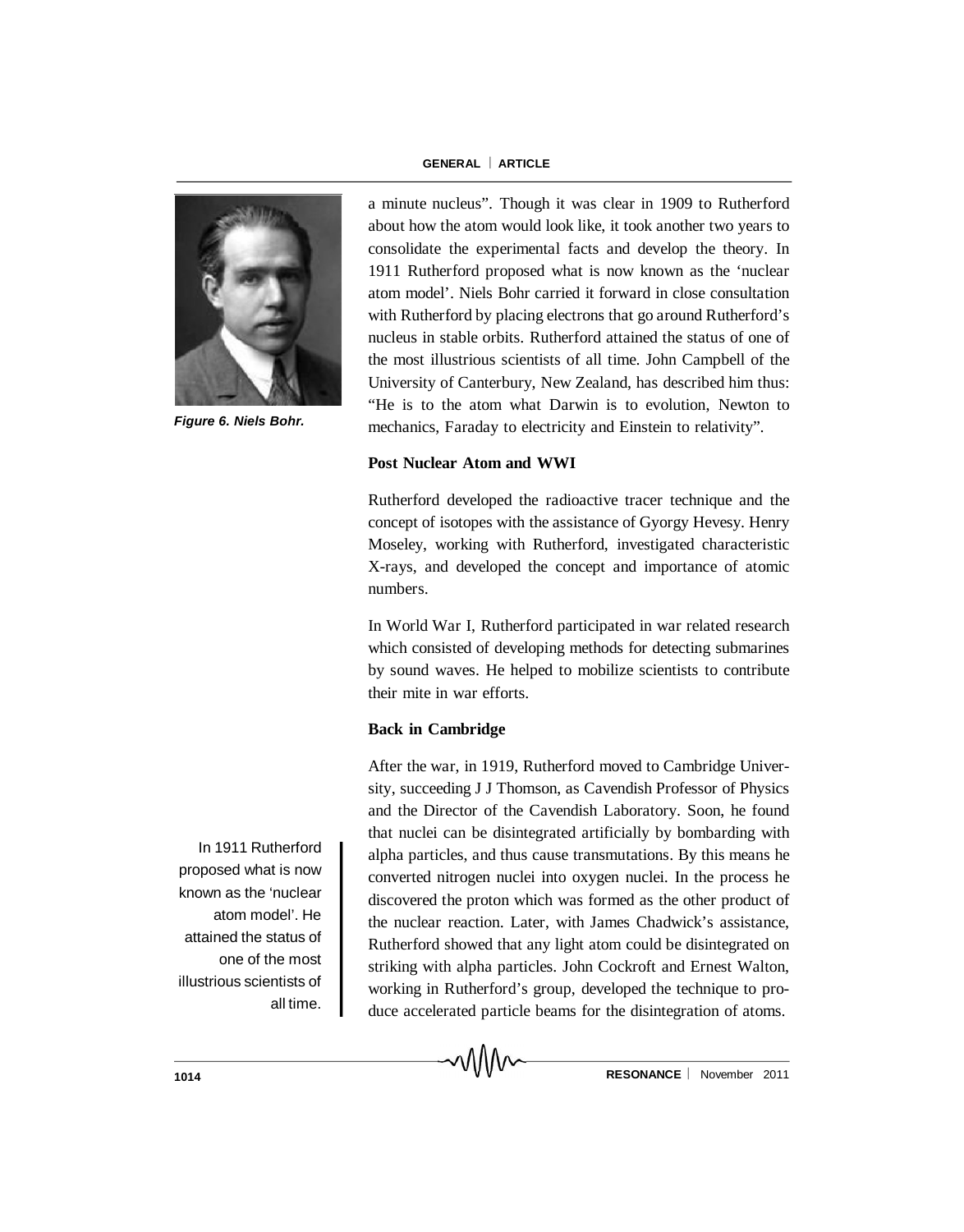There have been many associates of Rutherford, who scaled great heights of scientific achievement, and many of them won Nobel Prizes in Physics or Chemistry.

## **Awards and Honours**

The scientific achievements of Rutherford are many and each had its impact on the scientific development. Naturally he was bestowed with many awards, honours, and prizes.

He was elected Fellow of the Royal Society of London in 1903, when he was 32 years. In 1904, he received Rumford Medal of the Royal Society. Twenty years later he served as the President of the Royal Society from 1925 to 1930. He won the 1908 Nobel Prize in Chemistry for his "investigations into the disintegration of the elements, and the chemistry of radioactive substances."

In 1914 he was knighted and became Sir Ernest. In 1931 he was made First Baron (Lord) Rutherford of Nelson, his native place in New Zealand, and of Cambridge of the County of Cambridge, England.

Rutherford received Bressera Prize of the Turin Academy of Science in 1910, Copley medal of the Royal Society in 1922, the Albert Medal of the Royal Society of Arts in 1928, and the Faraday Medal of the Institution of Electrical Engineers in 1930.

Rutherford was conferred with honorary doctorate degrees from several universities. Among them are the Universities of Birmingham, Bristol, Cambridge, Cape Town, Copenhagen, Dublin, Durham, Edinburgh, Giessen, Glasgow, Leeds, Liverpool, London, McGill, Melbourne, Oxford, Pennsylvania, Toronto, Wisconsin and Yale.

## **Rutherford's Personality**

Rudolf Peierls provides an impressive picture of Rutherford's personality. "Rutherford was outspoken, outgoing and direct. He liked his Physics and his experiments simple and described his work in simple and concise language. He had a booming voice,

There have been many associates of Rutherford, who scaled great heights of scientific achievement, and many of them won Nobel Prizes in Physics or Chemistry.

In 1931 he was made First Baron (Lord) Rutherford of Nelson, his native place in New Zealand, and of Cambridge of the County of Cambridge, England.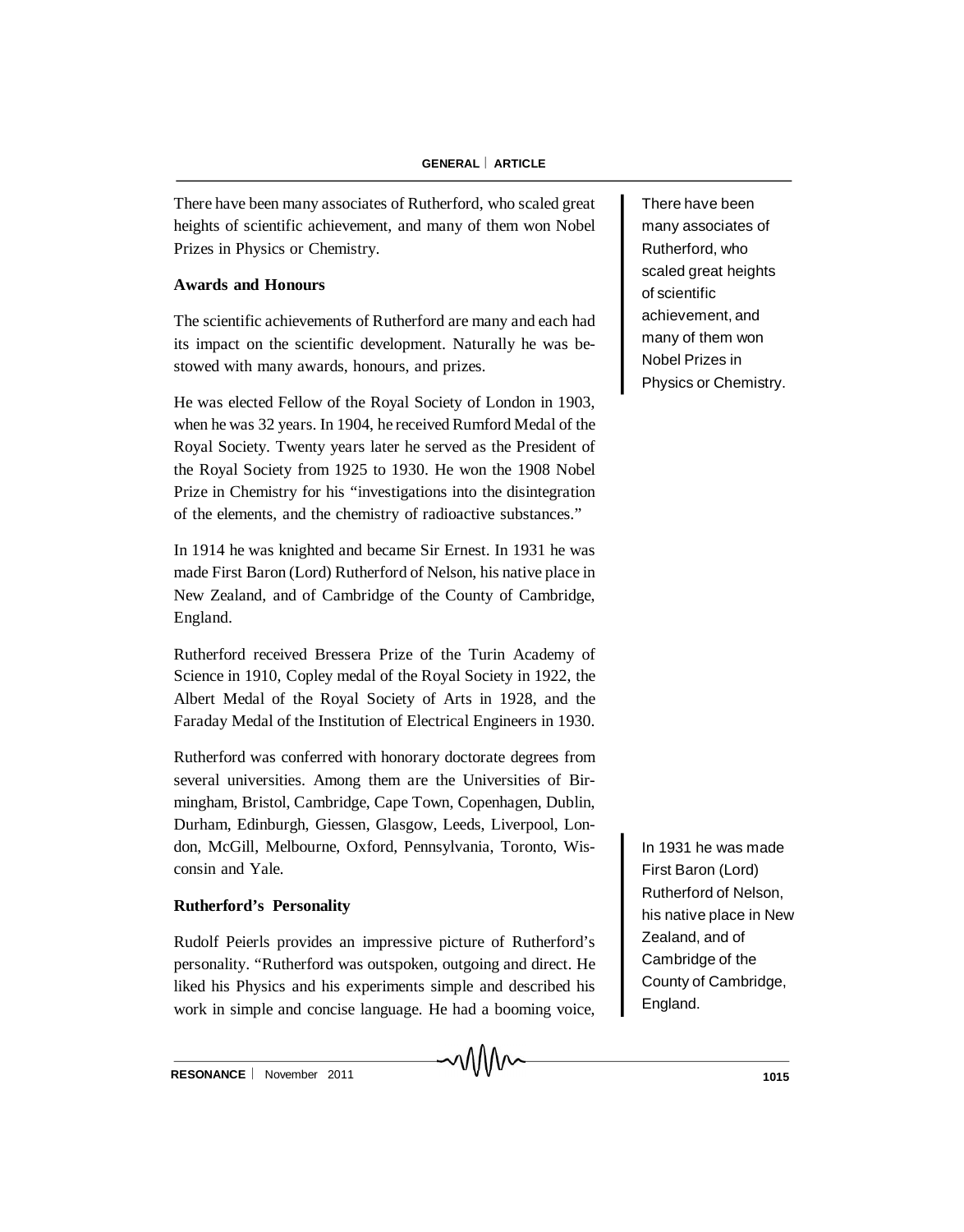Rutherford made decisions easily and firmly, and once a matter was decided, did not give it any further thought.

Niels Bohr had close relationship with Rutherford throughout his lifetime. Bohr consulted Rutherford in all his research and took his help in improving and publishing his work.

and it is said that in the days when the counting circuits tended to be sensitive to noise, the performance of his collaborators' equipment went wrong whenever he entered their research rooms. He made decisions easily and firmly, and once a matter was decided, did not give it any further thought. He could be rude and even unreasonable on occasion, but when he had cooled off would put matters right with a handsome apology. He had enormous enthusiasm for a promising idea in physics and regarded mathematics as an important tool in formulating and applying the laws of physics, but never as an end in itself. He disparaged mathematicians who were too attached to formal mathematics."

Niels Bohr had close relationship with Rutherford throughout his lifetime. Bohr consulted Rutherford in all his research and took his help in improving and publishing his work. Bohr says that he felt greater admiration every year for the marvellous power with which Rutherford set an example to the world of untiring creative activity.

James Chadwick writes, "...He (Rutherford) had a volcanic energy, interest, enthusiasm and an immense capacity for work. He had the most astonishing insight into physical processes, and in a few remarks he would illuminate a whole subject. There is a stock phrase-'to throw light on a subject'. This is exactly what Rutherford did. To work with him was a continual joy and wonder. He seemed to know the answer before the experiment was made, and was ready to push on the irresistible urge to the next. (He was nicknamed 'crocodile', which cannot turn its head...must always go forward with all devouring jaws open.) He was indeed a pioneer - the word he often used - at his best exploring an unknown country, pointing out the really important features and leaving the rest for others to survey at leisure. He was, in my opinion, the greatest experimental physicist since Faraday." James Chadwick says, "In appearance Rutherford was more like a successful businessman or Dominion farmer than a scholar....he was of massive build, had a moustache and a ruddy complexion. He wore lose, rather baggy clothes, except on formal occasions. A little under six feet in height, he was noticeable but by no means

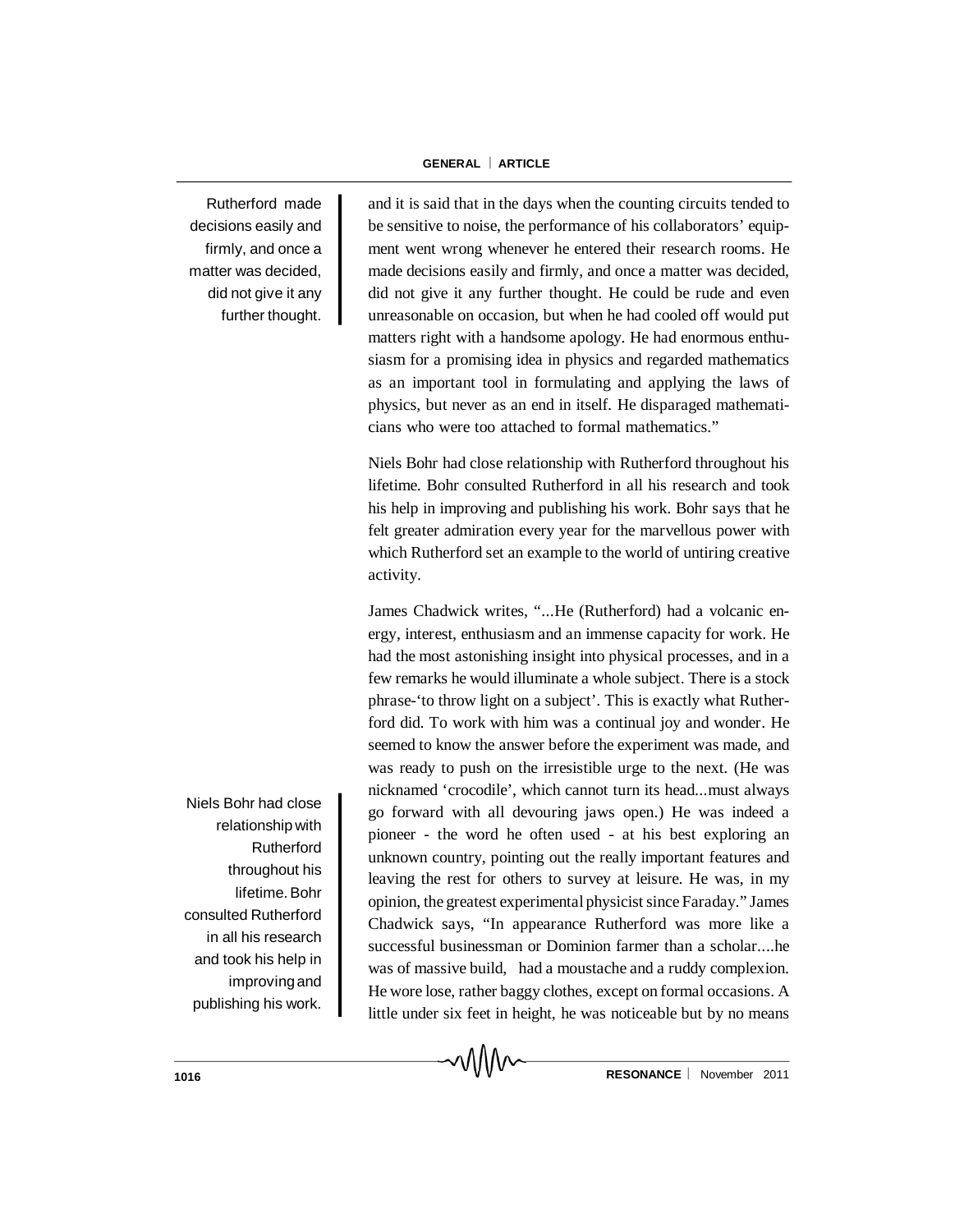impressive. It seemed impossible for Rutherford to speak softly. His whisper could be heard all over the room, and in any company he dominated through the sheer volume and nature of his voice, which remained tinged with antipodean flavour despite his many years in Canada and England. His laughter was equally formidable. Rutherford would not hesitate making fun of the Nobel Committee decision to choose him for the Chemistry Prize instead of the Physics Prize." During the award speech Rutherford said, "...I had dealt with many different transformations with various periods of time, but the quickest I met is my own transformation in one moment from a Physicist to a Chemist."

Rutherford's way of talking seems to have been one of the subjects of reference to his personality by most people who had any contact with him. John Campbell says, "...At the end of 1911 Rutherford was the guest of honour at the Cavendish Annual Dinner, at which he was, not surprisingly, in fine form. The Chairman, while introducing him, stated that Rutherford had another distinction: of all the young Physicists who had worked at the Cavendish, none could match him in swearing at apparatus."

Such a great scientist was in appearance anything but that. Chaim Weizmann describes, "Rutherford was youthful, energetic and boisterous. He suggested anything but a scientist. He talked readily and vigorously on any subject under the Sun, often without knowing anything about it. He was quite devoid of any political knowledge or feelings, being entirely taken up with his epoch-making scientific work. He was a kindly person but did not suffer fools gladly." Though Rutherford was considered as politically ignorant, he was actively involved with many social organizations. He was a vice president of the Manchester Society for Women's Suffrage and of the Manchester branch of the Men's League for Women's Suffrage.

## **Scientific Publications**

Rutherford published 189 papers. He wrote six books which were classics and are of great importance particularly in providing

It seemed impossible for Rutherford to speak softly. His whisper could be heard all over the room, and in any company he dominated through the sheer volume and nature of his voice

Rutherford wrote six books which were classics and are of great importance particularly in providing insight into the development in the major areas of physics and chemistry during that period.